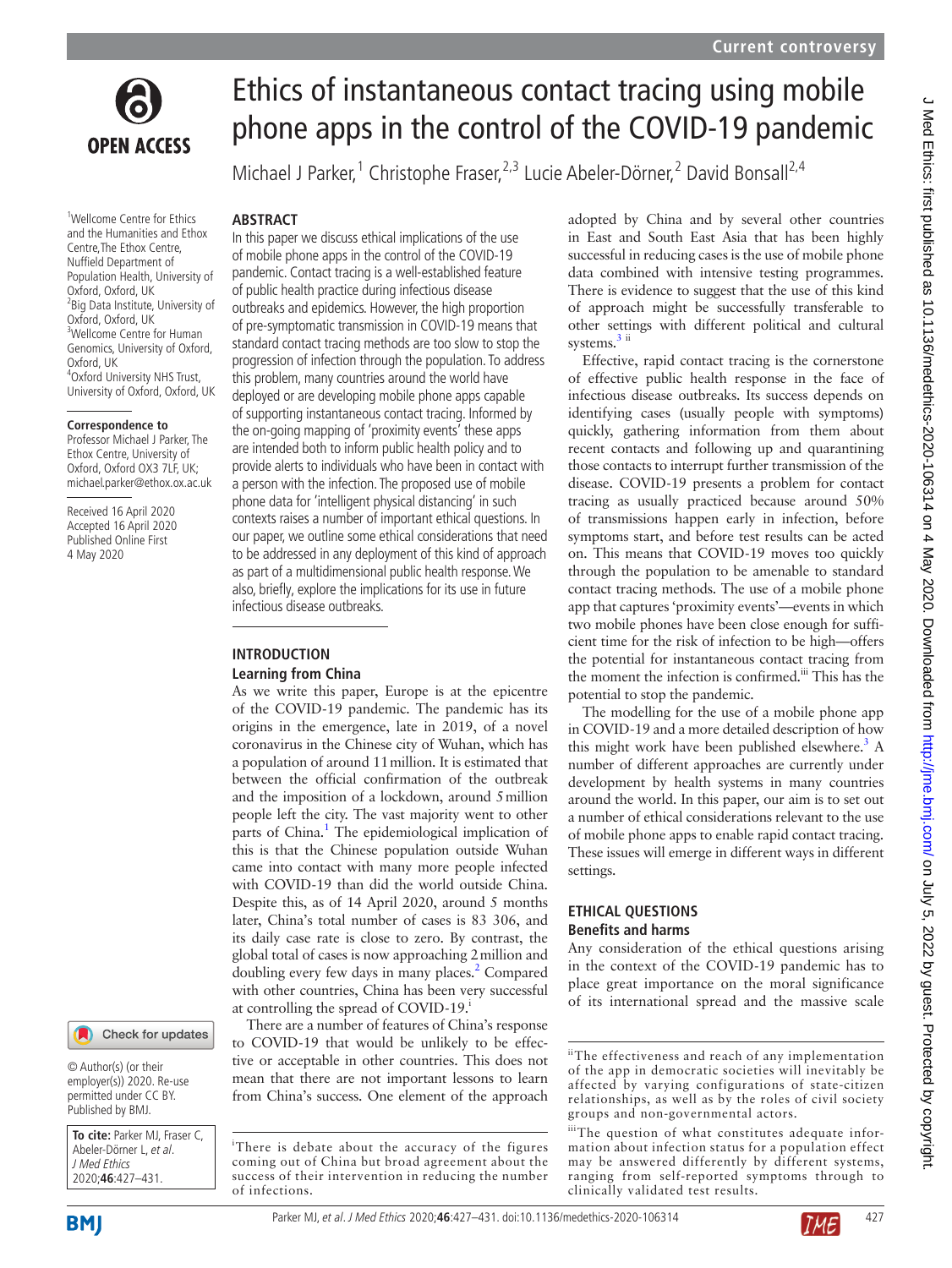of its impact. As of 14 April 2020, there have been 1 942 360 confirmed cases and 121 897 deaths globally. These figures are likely to be significant underestimates. It is important to highlight the fact that in addition to those who have died very much larger numbers of people will be suffering symptoms sufficiently serious to warrant hospitalisation and intensive care. In lowincome and middle-income countries in which health systems will often not have these facilities, the impact will be much greater.<sup>[4](#page-4-2)</sup> We are far from the end of the COVID-19 pandemic: these numbers will continue to rise for quite some time.

It hardly needs saying that the saving of lives and reduction of suffering are of immense moral importance and there are strong reasons to support efforts to achieve this. The ethical assessment of an innovation capable of making a contribution to addressing these harms needs to be understood and analysed against the dramatic scale of the deaths and suffering represented by these data.

#### **Intelligent and unintelligent social distancing**

The policy decisions made by governments around the world in response to COVID-19 have been inevitably varied. What is possible, what is required and what is socially and culturally appropriate will differ across the globe. Such differences notwithstanding, many countries have introduced significant restrictions on freedom of movement with disruption to everyday life. One-third of the world's population is currently living under 'lockdown'. The terms and enforcement of this vary but all are causing serious economic and other harms to both individuals and institutions with long-term impact. Their impact will be enduring. Many people now and in the future will experience significant suffering as a consequence of these measures.

In the context of public health emergencies, actions are often justified that would not be appropriate outside of such contexts. Such actions do nonetheless require an explicit justification: the mere existence of an emergency does not in itself legitimise any intrusion on the autonomy or privacy of individuals or groups. The justification most commonly offered for the current imposition of lockdowns and other restrictions of movement has been that they are necessary to ensure sufficient 'physical distancing' to disrupt the transmission of the infection sufficiently to enable health systems to cope with predicted demand. It is estimated that the overwhelming of health systems, were it to happen, would be one of the main causes of death.

Current approaches to lockdown are, however, blunt tools applied at a national level. They apply to everyone, whether or not they are at risk, affected or immune. This is justified insofar as there is insufficient accurate, reliable information about the risk status of individuals or specific locations, which would enable more finely-tuned decisions to be made reliably. The justification of blanket lockdowns would be weaker were it possible to manage physical distancing in a more evidence-based, risk-adjusted way.<sup>[5](#page-4-3)</sup> Were this so, it would remain the case that limiting the movements of those people who presented a high risk would be justified. It would not, however, be justified to restrict the movements of those individuals (and possibly populations) who were reliably known not to be contributing to this risk. Rapid contact tracing enabled by the mobile phone app described above—combined with accurate testing—has the potential to be a tool of this kind. The evidence suggests the app has the potential to enable some (likely many) people to return more quickly to their lives. This evidence puts pressure on justifications for blanket lockdowns. The harms presented by such lockdowns also provide support for an argument that the development and implementation of the app as part of a

broader package of public health interventions is not only ethically acceptable but also—where feasible—obligatory.<sup>1v</sup> The app is preferable to blanket lockdowns because intelligent physical distancing constitutes the minimum imposition compatible with addressing the epidemic safely.

A fuller analysis would require the relative benefits and harms of other mooted options for non-pharmaceutical intervention to be compared and considered. Controlled or delayed spread of SARS-COV-2 with the primary intention of mitigating against overburdened healthcare resources, herd-immunity by controlled infection in the population, and cyclical lockdowns, have all been considered. Mathematical modelling can be used to compare the likely reductions on the morbidity and mortality, alongside any societal costs of quarantine, mediated by each intervention, Of note, of the options under consideration, however, only contact tracing aims to prevent transmission while explicitly minmising numbers of people in quarantine. $v$ 

### **Privacy**

Before the pandemic, questions about data protection, security and privacy were at or close to the top of lists of ethical concerns for many people. Against that background, the use of a mobile phone app built on the gathering and sharing of proximity information, even if pseudonymised, may be seen as deeply concerning, particularly in combination with other socially restrictive measures. Two important questions requiring clarification in this regard are: what is the nature of the infringement of privacy, if there is one, and, can this be justified in the context of the COVID-19 pandemic?

Starting with the question of justification, it seems clear now that some privacy infringements are potentially justifiable where they have the potential to contribute to the saving of many lives and reducing enormous suffering. Imagine a scale running from 0 to 100. At the 0 end of the scale would be someone (Person A) for whom privacy is the concern that trumps all others. People at this end of the scale would place privacy above all other concerns and would be unwilling to give up any privacy to achieve another goal, no matter how important. A person at the other end of the scale would be someone (Person Z) who has no interest at all in privacy and would willingly give up 100% of their privacy for any reason. Person A's view is likely to be a minority position with regard to this pandemic. The scale of the suffering caused by the COVID-19 pandemic means that if a case can be made that some degree of privacy infringement will save significant numbers of lives and reduce suffering, the intervention may be justified. Any such justification will depend on a clear case being made that the privacy infringement is either necessary or that it is significantly more effective than the alternatives. One aspect of a convincing attempt at justification might be the claim that the privacy infringement is less intrusive than blanket population level lockdowns for everyone. It would, however, also require a convincing case to be made that (i) any privacy impact would be minimised, (ii) that high standards of data security, protection and oversight would be in place, (iii) that there would be transparency about proposed and actual data uses, and (iv) that these would be complemented by other protections, for example, around non-discrimination. This is a

ivSubject to a number of caveats discussed later in the paper.

<sup>&</sup>lt;sup>v</sup>The true effectiveness and sustainability of these interventions remains to be seen; benefits and harms of interventions should be evaluated post-implementation and alternative strategies (including combinations of approaches) continuously reconsidered.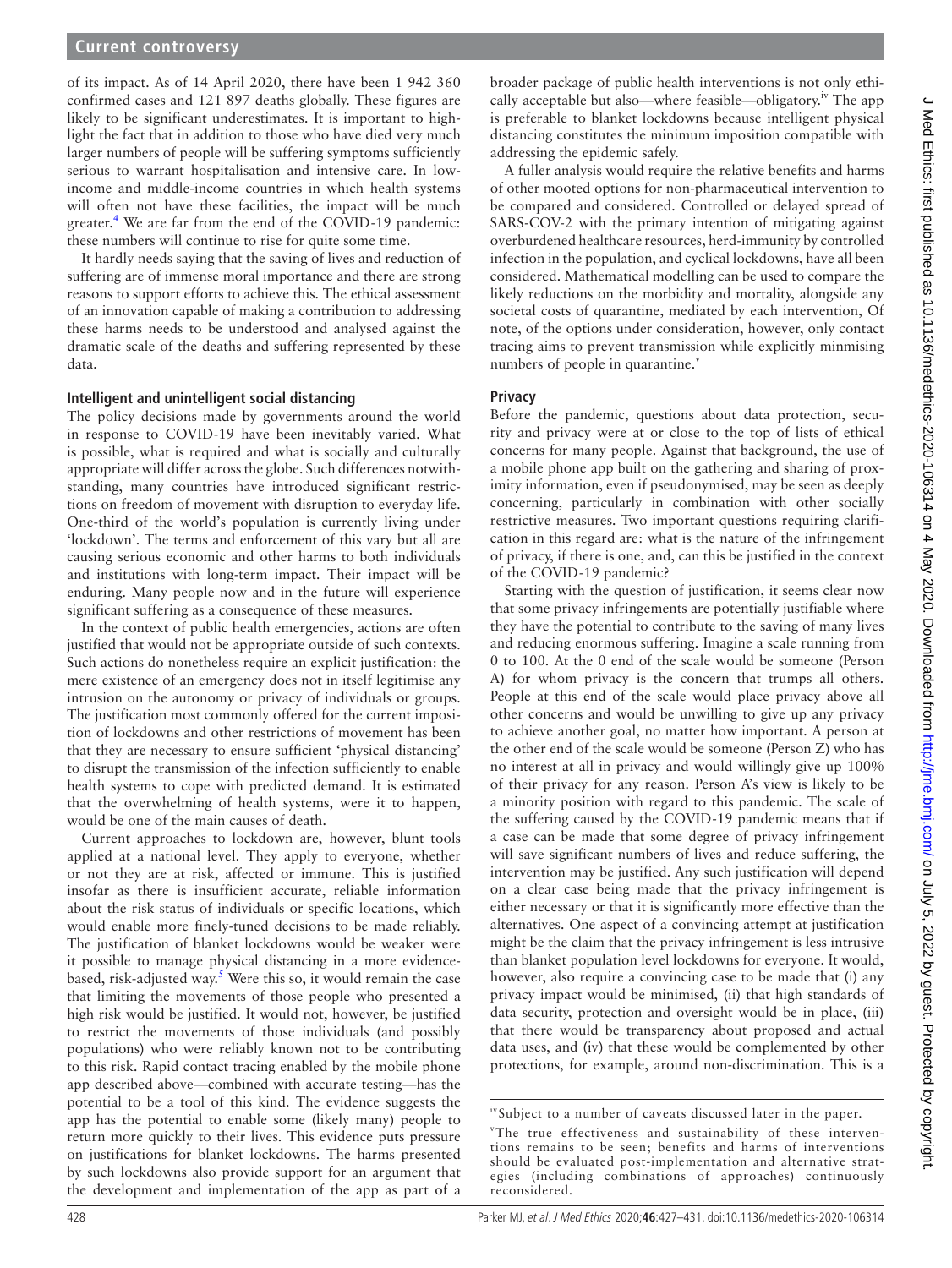useful reminder that Person Z's is also an ethically problematic position. Of course, an important concern for many people will not only be about their privacy today during the epidemic, but also about their future privacy: will full privacy protections be reinstated after the epidemic? Will data gathered now be used in unacceptable ways later? This final point highlights, importantly, the fact that any justification of infringements of privacy will need to include a convincing account of their scope and duration.

#### **Possible conflicts between liberty and privacy**

The discussion above suggests not only that some constraints on liberty and on privacy may be justified in the context of a global health emergency. It also implies that there may be a tension or trade-off between them. Would it, for example, be ethically justified to retain/impose a blanket lockdown on society as a whole - including those not at risk themselves or a risk to others - *on privacy grounds alone*? Much would depend on the details of the scope of the privacy infringement. However, its potential use in enabling many people now, and ultimately all, to emerge safely from a damaging lockdown provides a strong autonomybased prima facie argument in favour of the introduction and use of the app even if it were considered to constitute a privacy infringement. It is worth noting that there are at least two ways in which the use of the app has the potential to be autonomy enhancing. The first is its potential to enable people to go about their lives freely without the constraints imposed by a lockdown. The second is that it would provide a tool to enable individual people to make informed choices about how to behave in a socially responsible way e.g. to self-isolate as necessary to reduce the risks to others.

#### **Should the app be compulsory?**

The ideal situation would be for the downloading of the app to be voluntary and for the scale of voluntary uptake to be significant. This is a possibility given that it is believed that an uptake of below 50% would still - in combination with other measures - be sufficient to make an important impact. There are a number of reasons why those who have smartphones will have a strong incentive to sign up. The first of these is that this would ultimately mean that they and everyone else will emerge from the lockdown more quickly and safely. A second is that, by so doing, they will then be enabled to contribute to saving the lives of others, particularly the vulnerable, and those in caring roles, both locally and globally. Appeals to a sense of 'we are all in this together' of 'solidarity' may be effective. $\frac{v}{x}$  A third, is related to the impact on the user's own level of risk. Although primarily aimed at population level impacts, if a person downloads the app - and so do their close contacts - their personal risk will be very significantly reduced. This is because the de facto effects of app uptake will mostly act very locally except in busy urban environments such as the London underground.

What if this does not work? If actual or predicted uptake is insufficient, is there an argument for the use of incentives? Against this background of the scale of the current lockdown, the use of incentives to minimise the length of lockdown while also saving lives might be justified if uptake was insufficient and that there was evidence that greater uptake would release large numbers of people from an avoidable lockdown. The nature of these incentives would need careful consideration on

a case-by-case basis. Some possible examples might include: a donation to a nomiated charity, or free mobile phone credit. The use of incentives inevitably raises a number of equity questions with regard to those who do not have access to suitable smartphones and would not have access to these benefits through this route. These would need to be acknowledged and addressed in any defensible policy.<sup>vii</sup>

#### **The responsibilities of institutions and professionals**

Thus far, we have been considering ethical questions relating to the use of the app by individuals. There are, however, implications for institutions and professions such as those who manage care homes or places where large numbers of people congregate such as cafes and restaurants. As we emerge from the epidemic into a world in which infection rates are lower but in which there is not as yet a vaccine—a world in which the transmission of COVID-19 needs to be minimised—such people might reasonably be expected to ensure that the level of risk in their establishment or workplace is minimised. In this transition period, people in these positions might reasonably be seen to have an obligation to allow entry only to people who are able to show they are low risk. It might reasonably be judged irresponsible of such an institution to subject residents or customers to avoidable levels of personal risk and to fail to contribute to the suppression of infection transmission in the public interest.<sup>viii</sup>

This perspective suggests additional reasons for thinking that the uptake of the app might be high because there is good reason to assume that most people would want to be able to both emerge from the lockdown and also to know that when they went to work or to a café they would be safe to do so, and contributing to the safety of others. This might provide a way for professionals and institutions to meet their obligations and an additional incentive to individuals to act responsibly.

#### **The ethics of managing emergence from lockdown**

If the app can be shown to offer the potential to provide information to enable individuals and those who manage institutions to ensure an intelligent and safe emergence from lockdown, there are good reasons for its use. The 'if' here is important, however, because the app's success will depend not only on the effectiveness of the app itself but also upon the existence of complementary infrastructure such as easy access to reliable testing, support to make sustained self-isolation possible and employment protections to ensure that those who do self-isolate are protected. This suggests the need for an in-depth ethical analysis of the process of emerging from lockdown, potentially into a series of periodic lockdowns with significant impact on the lives and well-being of many people.

## **Should the data be deleted at the end of the epidemic?**

One way of increasing the chances that people will be willing to download the app and allow it to gather data of proximity events might be for clear legally enforceable commitments to be provided that when the epidemic is over (according to some agreed criteria) the app and its data will be deleted. If this is essential to create the conditions for sufficient uptake and hence for saving lives and reducing suffering, it should be considered. It is not an ethically unproblematic course of action, however. One of the most striking and disturbing aspects of the current pandemic has been the way it has revealed how poorly prepared

<sup>&</sup>lt;sup>vi</sup>It is important to note that there are circumstances in which, and many people for whom, appeals to solidarity might also be exclusionary or deepening of existing social divisions.

viiThese and other equity questions are expanded on below. viiiThis paragraph needs to be understood in the context of those made in the later section on 'Equity, fairness, and justice'.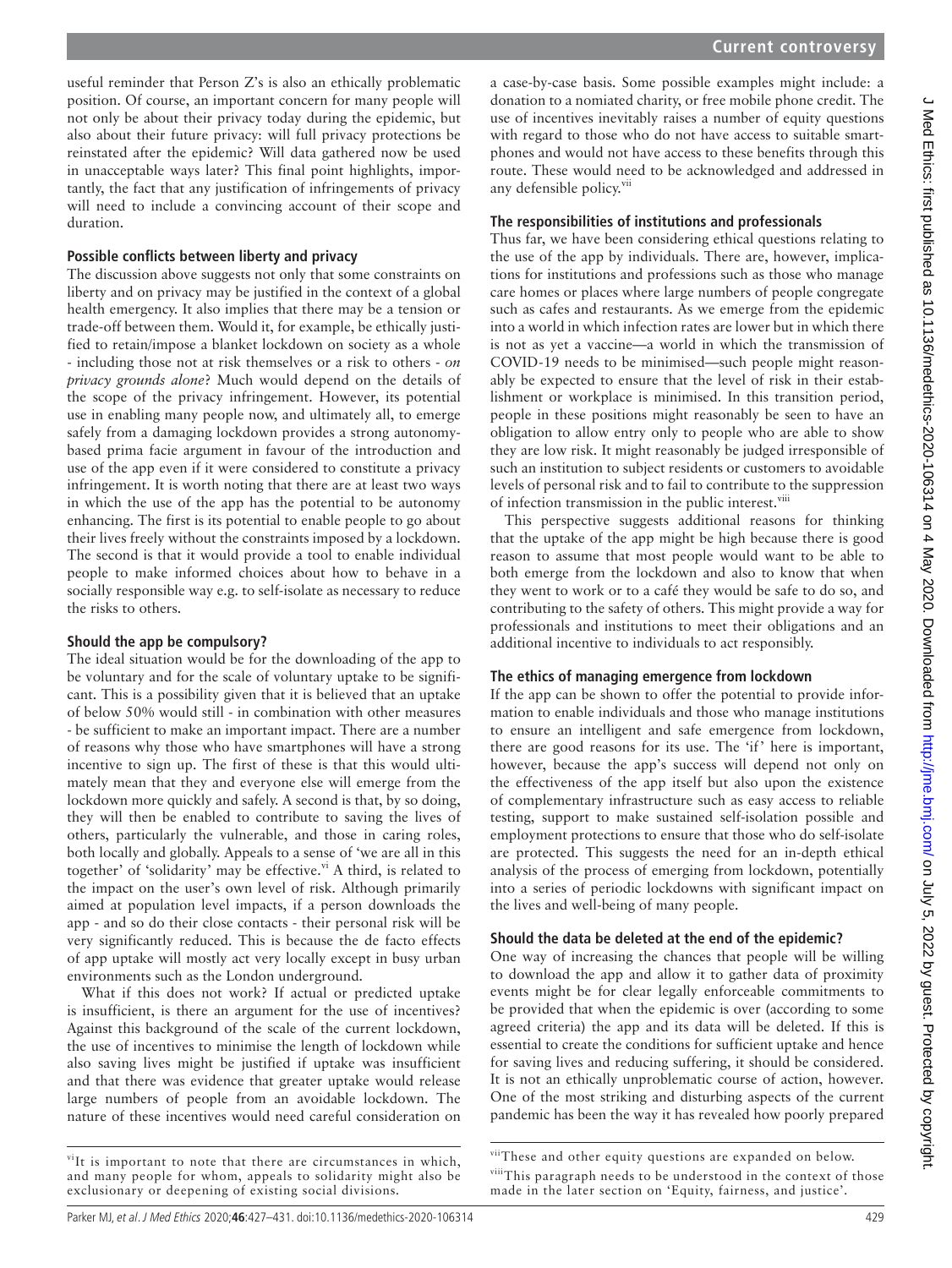the world and individual countries are for such an eventuality both in terms of health system resilience, availability of equipment and tests and in terms of reliable epidemiological modelling. Against this background, it is clear that we have responsibilities not only to those who are currently suffering from COVID-19 but also to future generations. If the app is adopted as an intervention, the data it produces could be an invaluable resource for the protection of future generations from serious harm i.e. through research, the development of modelling methods and evaluation of the range of current responses. If these data re to be retained for such uses, a number of important questions about security, oversight, and ownership will need clear and enforceable answers.

# **Well-founded public trust and confidence**

The successful and appropriate use of mobile phone apps to facilitate instantaneous contact tracing in the context of COVID-19 in democratic countries depends on the establishment of sustained and well-founded public trust and confidence. This applies to the use of the app itself and of the data. The use of 'well-founded' here is intended to emphasise that mere presence of trust is insufficient in itself: such trust must be genuinely warranted. The requirements for well-founded trust will vary from country to country and perhaps even from person to person. However, in democratic contexts, in addition to the provision of clearly articulated and justified answers to the questions set out above, requirements are likely to include: the establishment of effective, transparent, accountable and inclusive oversight—perhaps by an ethics oversight body including members of the public; the agreement and publication at the outset of ethical principles by which the use of the intervention will be guided; the use of a transparent, auditable and easily explained algorithm; the highest possible standards of data security; and effective protections around the ownership uses of data.

# **Equity, fairness and justice**

All public health emergencies and the actions taken to deal with them raise important justice questions because they are situations in which infringements of justice, discrimination and stigma commonly occur. It is also well established that the development and introduction of new technologies are capable of creating new forms of discrimination and further enhancing those that pre-existed the innovation. These can take the form of bias within the technology itself (perhaps because of biased data), biases arising out of the uses to which the technology is put and bias out of the fact that it may be available to some but not all.<sup>67</sup> The response to COVID-19 has been no different to previous public health emergencies in this regard.<sup>[8](#page-4-5)</sup> Against this background, an important requirement for the credibility of any attempt to justify the use of the mobile phone app as part of a wider set of public health interventions to address the threat of COVID-19 will be recognition of the importance of engaging seriously with equity and justice issues. Notwithstanding the impossibility of addressing all structural issues in the compressed timescale of a pandemic, evidence is needed of a clear, actionable and ambitious plan for addressing these issues.

#### **Consistency and case comparison**

Once the current pandemic is over, there will inevitably be reviews of scientific, epidemiological and medical evidence about which interventions were or were not effective. If it turns out to be the case that the use of instantaneous contact tracing combined with widespread testing is effective, questions will arise about the ethical implications for its use in other infectious

disease outbreaks. Would it, for example, be acceptable or even required for a specifically designed app to be used each year in the context of seasonal influenza? These are important ethical questions. Although there are differences, there are also morally significant similarities between COVID-19 and seasonal influenza. For example, while its transmission rate is generally lower than COVID-19, the numbers of deaths internationally from seasonal influenza are very large indeed.<sup>[9](#page-4-6)</sup> One important difference, at present, between the two diseases is that mechanisms capable of developing a vaccine each year with some degree of effectiveness against seasonal influenza are in place. This may suggest that, unless judged less harmful or more effective than vaccination, the use of the app in seasonal influenza may not be justified. However, it is possible that apps will be appropriate in other settings and, where likely to be effective, constitute an important and ethically justified part of the public health toolkit.

# **Conclusion**

In this paper, we have set out a number of pressing ethical questions raised by the proposed use of a mobile phone app, the collection of proximity data for the control of the COVID-19 pandemic, and the safe emergence of populations from government-imposed lockdowns. Scientific and epidemiological evidence suggest that an app of this kind has the potential to contribute to reducing the suffering caused by the pandemic and minimise the harms caused by long periods of lockdown. These benefits and the avoidance of harms are clearly of great moral significance. If they are to be realised, however, several other ethical requirements need to be met. We have highlighted a number of such requirements which deserve attention in any ethically justified use of this technological intervention. In the UK, there is early empirical evidence that a high proportion of the population would choose to download the app under current circumstances, given adequate protections. In an on-line survey of predicted user-acceptance conducted by our collaborators, 74% of respondents said they would definitely or probably install a contact-tracing app.[10](#page-4-7) Before they are invited to do so, they need to be assured that adequate protections and oversight are in place. A profoundly important ethical question presented by this technology concerns the problem of how and whether societies can find ways to benefit from the potential of algorithmic approaches to improve public and individual health,while also ensuring that the legacy of the deployment of these technologies does not impact negatively on future generations.

**Correction notice** This paper has been corrected since it was first published online. There are two instances in the title and the main text where 'contact' was incorrectly spelt as 'contract'.

**Acknowledgements** Our thanks to Yasmin Gunaratnam, Jonathan Montgomery, and Mariam Motamedi-Fraser for their helpful comments on earlier versions of this paper.

**Funding** This study was funded by the Wellcome Trust (203132).

**Competing interests** None declared.

**Patient consent for publication** Not required.

**Provenance and peer review** Not commissioned; internally peer reviewed.

**Data availability statement** There are no data in this work.

**Open access** This is an open access article distributed in accordance with the Creative Commons Attribution 4.0 Unported (CC BY 4.0) license, which permits others to copy, redistribute, remix, transform and build upon this work for any purpose, provided the original work is properly cited, a link to the licence is given, and indication of whether changes were made. See: <https://creativecommons.org/licenses/by/4.0/>.

#### **References**

<span id="page-3-0"></span>1 Available: <https://science.sciencemag.org/content/early/2020/03/30/science.abb6105> [Accessed 14 Apr 2020].